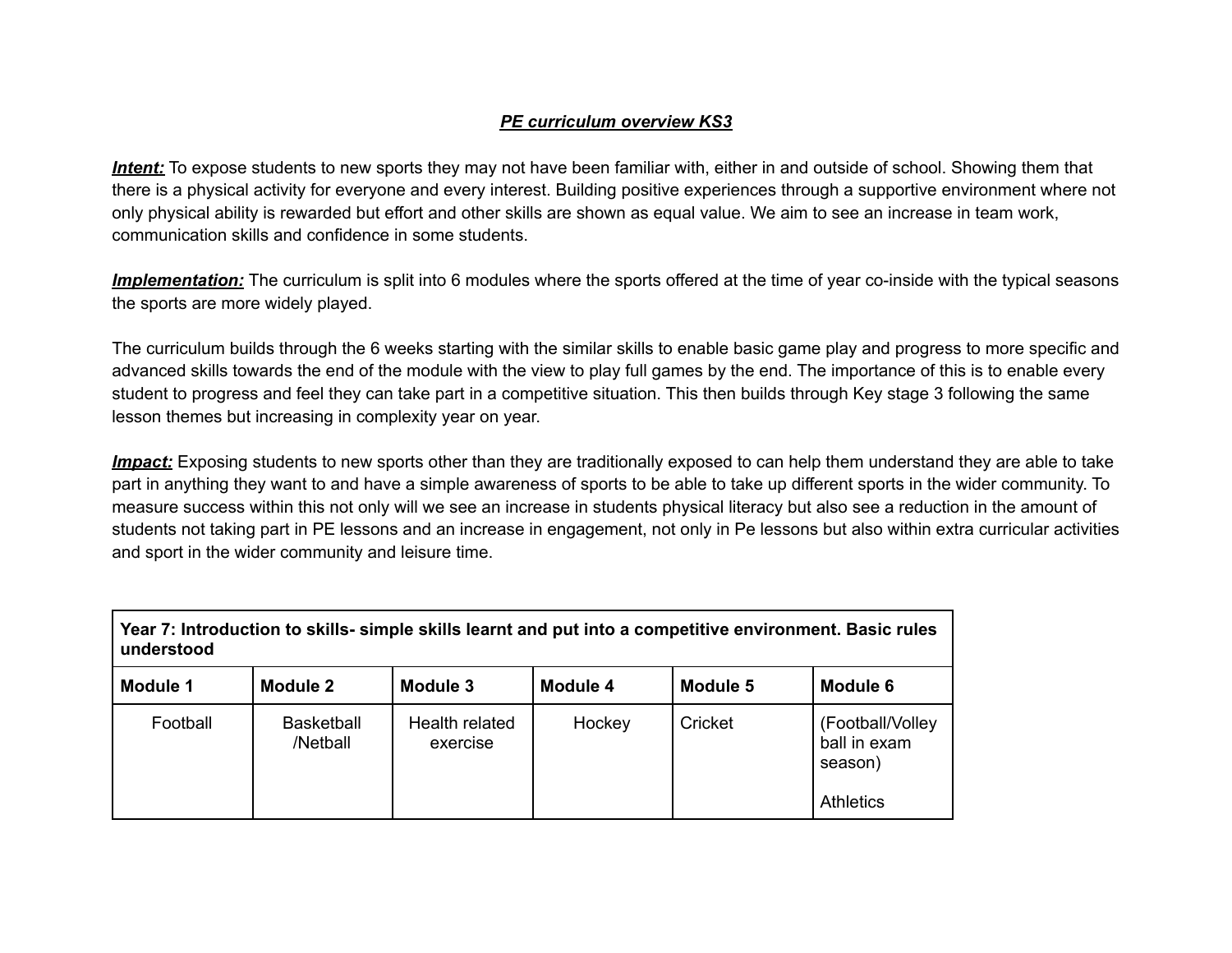| Year 8: Development of skills- simple skills done well and more complex skills performed in<br>competitive situations. Able to referee own games and start to help and coach others |                               |                            |          |          |                                                                  |  |  |  |
|-------------------------------------------------------------------------------------------------------------------------------------------------------------------------------------|-------------------------------|----------------------------|----------|----------|------------------------------------------------------------------|--|--|--|
| Module 1                                                                                                                                                                            | Module 2                      | Module 3                   | Module 4 | Module 5 | Module 6                                                         |  |  |  |
| Football                                                                                                                                                                            | <b>Basketball</b><br>/Netball | Health related<br>exercise | Hockey   | Cricket  | (Football/Volley)<br>ball in exam<br>season)<br><b>Athletics</b> |  |  |  |

| Year 9: Embed skills and knowledge- More complex skills performed, able to work in a team, apply<br>some tactics to games and help to coach others in a supportive and positive way |                               |                            |          |          |                                                                  |  |  |  |
|-------------------------------------------------------------------------------------------------------------------------------------------------------------------------------------|-------------------------------|----------------------------|----------|----------|------------------------------------------------------------------|--|--|--|
| Module 1                                                                                                                                                                            | Module 2                      | Module 3                   | Module 4 | Module 5 | Module 6                                                         |  |  |  |
| Football                                                                                                                                                                            | <b>Basketball</b><br>/Netball | Health related<br>exercise | Hockey   | Cricket  | (Football/Volley)<br>ball in exam<br>season)<br><b>Athletics</b> |  |  |  |